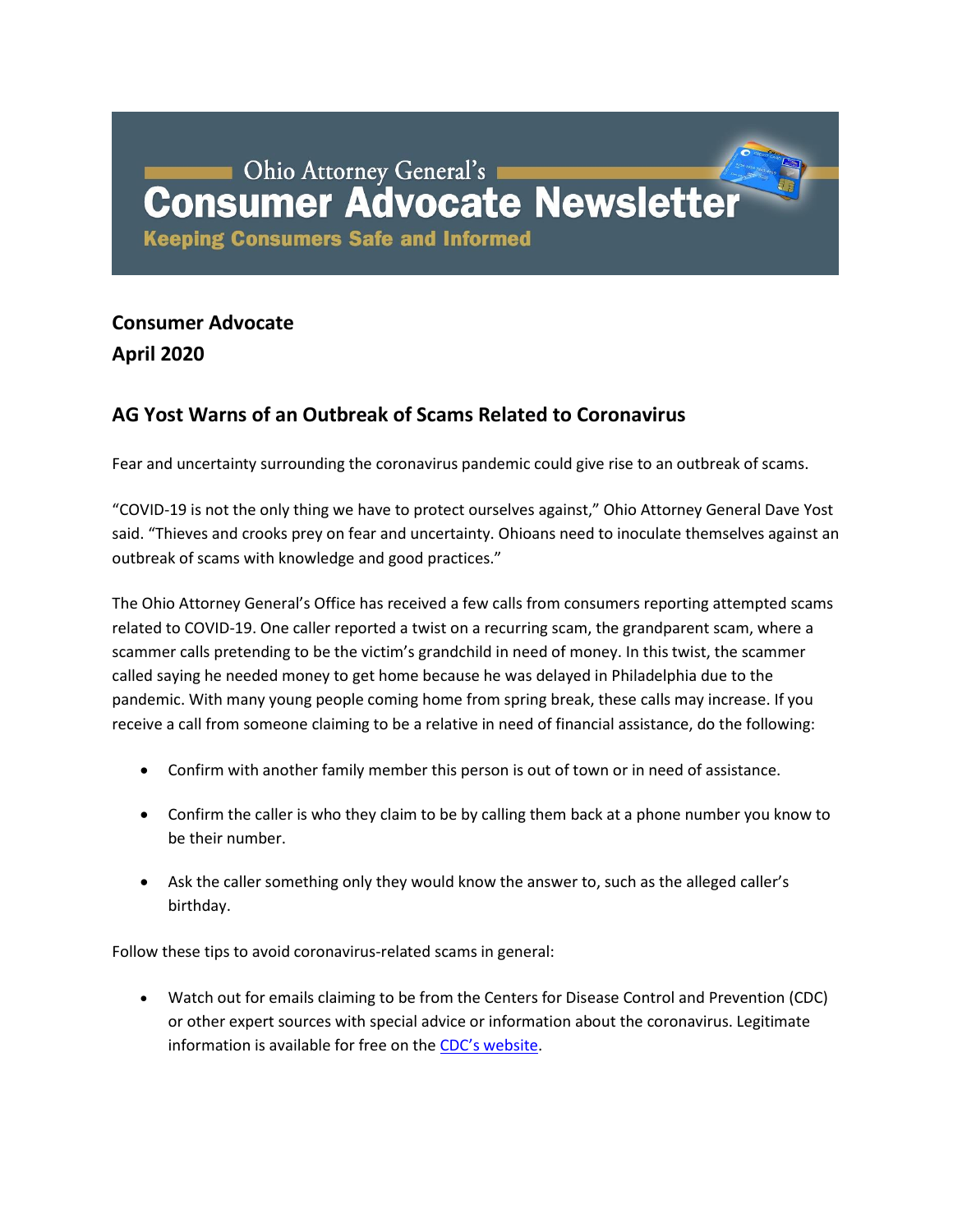- Ignore online advertisements promoting cures for the coronavirus. According to the Federal Trade Commission, "There currently are no vaccines, pills, lotions, lozenges or other prescription or over-the-counter products available to treat or cure Coronavirus disease 2019 (COVID-19) online or in stores."
- Research nonprofit organizations and crowdfunding campaigns before donating. A database of [registered charities](https://lnks.gd/l/eyJhbGciOiJIUzI1NiJ9.eyJidWxsZXRpbl9saW5rX2lkIjoxMDIsInVyaSI6ImJwMjpjbGljayIsImJ1bGxldGluX2lkIjoiMjAyMDAzMTkuMTg5ODMwNzEiLCJ1cmwiOiJodHRwczovL2NoYXJpdGFibGVyZWdpc3RyYXRpb24ub2hpb2F0dG9ybmV5Z2VuZXJhbC5nb3YvQ2hhcml0aWVzL1Jlc2VhcmNoLUNoYXJpdGllcy5hc3B4In0.1EKYFR-0H7i46yKm1YlrBnbjHbYjzlPTY1zlufg8ieo/br/76339962376-l) is available on the Ohio Attorney General's website. Avoid groups that pressure you into donating and never donate via cash, gift cards, wire transfer or prepaid money card. These are the preferred payment methods of scammers.
- Be cautious of anyone going door to door offering coronavirus testing or temperature readings and requesting personal information. Call law enforcement immediately if you see a suspicious person. Never let strangers into your home.
- Beware of emails and other attempts to "phish" for your personal, financial and medical information. When in doubt, do not share. If the source claims to be your bank or a government agency, confirm they are legitimate by calling the organization at a phone number you have verified.
- When online, avoid clicking on unknown links or pop-ups and never download any suspicious email attachment. Doing so could infect your devices with malicious software designed to steal your personal information or lock your computer until you pay a ransom.

Consumers who suspect an unfair or deceptive sales practice should contact the Ohio Attorney General's Office at [www.OhioProtects.org](https://www.ohioprotects.org/) or 800-282-0515.

## **Follow These Legitimate Resources for Accurate COVID-19 Updates**

Knowing where to go to for legitimate, accurate information about the COVID-19 pandemic and related issues can be challenging. There are many sources of information – from social media and blogs to newspapers and television. The Ohio Attorney General's Office offers these tips for Ohioans to stay upto-date safely:

- For free, updated information about changes in the coronavirus pandemic, visit [the Centers for](https://www.cdc.gov/coronavirus/2019-ncov/index.html)  [Disease Control and Prevention](https://www.cdc.gov/coronavirus/2019-ncov/index.html) (CDC) website. Reliable information is also available from the [World Health Organization \(WHO\).](https://www.who.int/emergencies/diseases/novel-coronavirus-2019) For updates closer to home, be sure to visit [Ohio's own](https://coronavirus.ohio.gov/)  [coronavirus website](https://coronavirus.ohio.gov/) through the Ohio Department of Health.
- With so many electronic devices in use by Ohioans, this is a great time to review cybersecurity tips, precautions and warnings. The [National Cyber Security Alliance](https://staysafeonline.org/covid-19-security-resource-library/) has launched a helpful resource, the [COVID-19 Security Resource Library,](https://staysafeonline.org/covid-19-security-resource-library/) which has lots of information and links to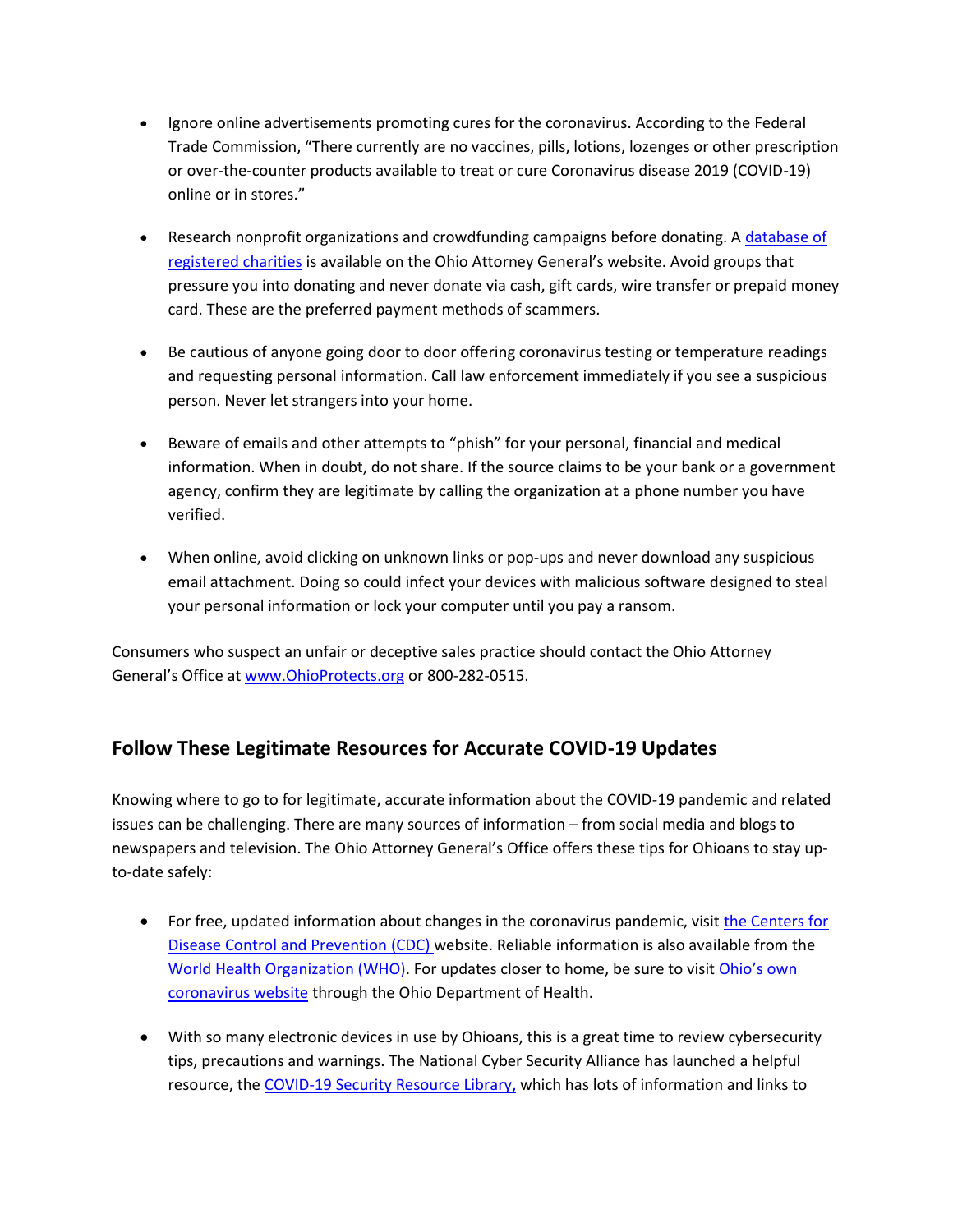advice from organizations and agencies, such as the Federal Trade Commission (FTC) and the Cybersecurity and Infrastructure Security Agency (CISA).

- For updates regarding federal tax filings and changes related to COVID-19, visit the Internal [Revenue Service's coronavirus webpage.](https://www.irs.gov/coronavirus)
- The state of Ohio has extended unemployment benefits. To access or learn more about those benefits, visit the [Ohio Department of Job and Family Service's website](https://unemployment.ohio.gov/).
- Check legitimate media and government sources for updates about federal government payments to Americans amid the COVID-19 pandemic. Don't fall for scams that target your personal information under the guise of issuing you a pandemic-related payment. The government will never ask for any upfront payment and will not call you to request Social Security, credit card or bank account numbers.

At the moment, many companies are adjusting their normal policies. Always check their official website for accurate updates. You should manually type the company's website address instead of clicking links in emails from unknown sources. The website addresses for most governments and charities end in .gov or .org.

For an email sent by a company, hovering your curser over the sender's email address can reveal if the sender is not actually who they claim to be. If the end of the email address does not match the legitimate web address of the company, that is a red flag that the email might be from a scammer.

Consumers who suspect a scam or an unfair business practice should contact the Ohio Attorney General's Office at [www.OhioProtects.org](https://www.ohioprotects.org/) or 800-282-0515.

## **Beware of Phony Work-From-Home Offers and Other Job-Related Scams**

With the current economic conditions caused by the COVID-19 pandemic, many Ohioans are looking for work and may be tempted with work-from-home employment offers. Watch out because some job offers are actually scams.

Examples of phony job opportunities may include:

• **Mystery shopping**: A job seeker finds an offer to make money as a secret shopper. The first assignment is to receive and deposit a check, and then wire-transfer a portion of the funds to "evaluate" the transfer service. In reality, the job seeker will be wiring his or her own money to a con artist who has sent the job seeker a bad check.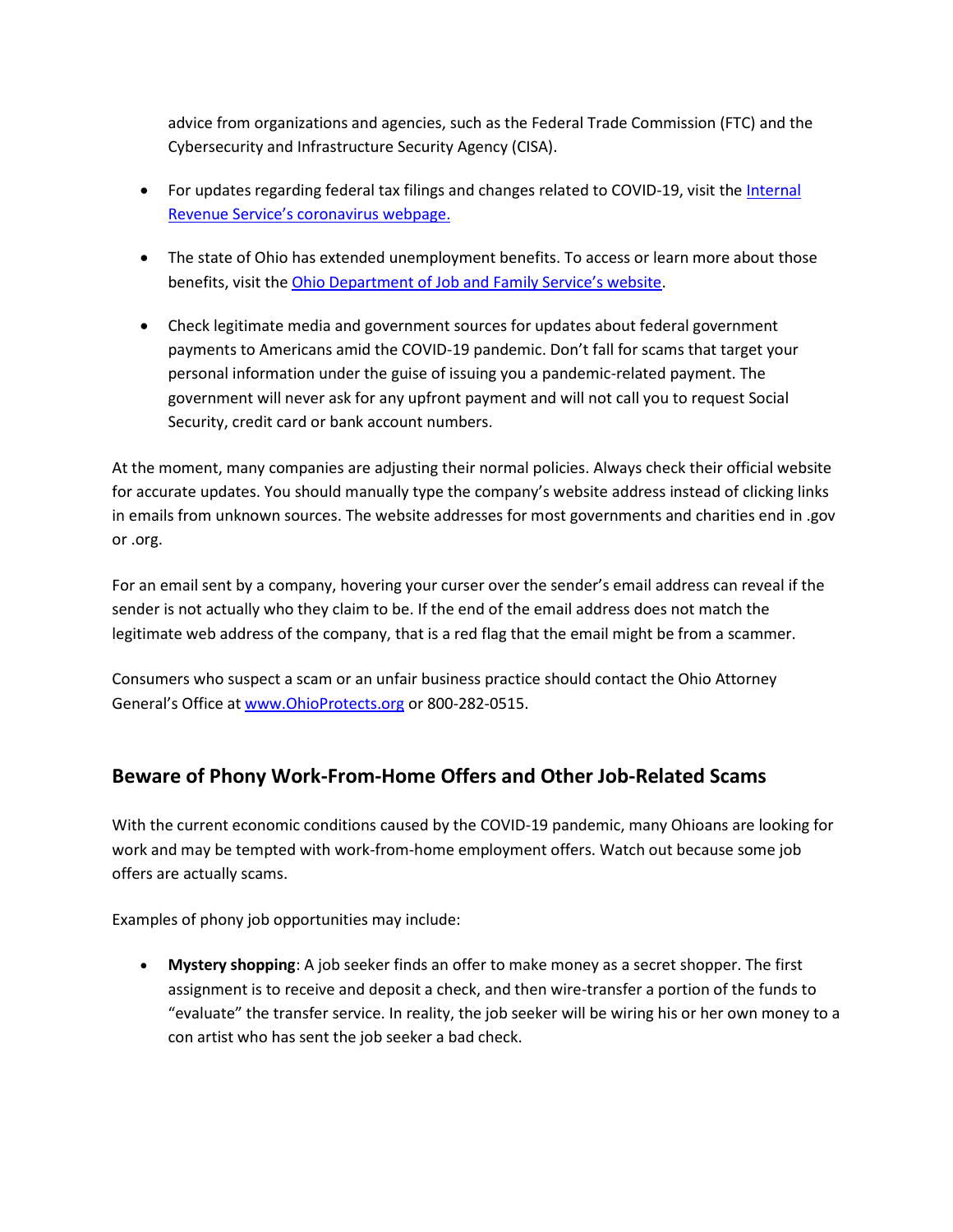- **Package processing**: A job seeker finds an offer to work from home for a logistics company by receiving and shipping packages, but the company is bogus and the job seeker won't make any money.
- **Vehicle advertising**: An offer online claims individuals can make hundreds of dollars a week by wrapping their car in an advertisement for an energy drink or other product. The individuals are told they need to provide payment before the ads can be placed on their vehicles, but in truth it's all a scam.
- **Babysitting**: A babysitter receives an offer to work for a couple who has not yet moved into town. The couple supposedly needs the babysitter to check out their new apartment, so the couple sends the babysitter payment in advance. They ask the babysitter to deposit the payment, withdraw as much as possible, then purchase prepaid money cards and provide the couple with the cards' numbers so they can provide the money to a rental agent. In reality, there is no couple or babysitting job; it's all a scam.

Regardless of the pitch, many scams follow a similar pattern. First, the scam artist sends a realistic check and asks the victim to deposit it. Once the check is deposited (but before it has cleared), the victim is told to wire or otherwise send a portion of the funds to someone else, possibly out of the country. Later, after the victim has sent his or her own money, the victim finds out from the bank that the deposited check was a counterfeit.

To avoid scams, Attorney General Dave Yost encourages job seekers to research the companies offering the work by contacting the Ohio Attorney General's Office and the local Better Business Bureau. Job seekers also can use a search engine to look up reviews by searching the company's name along with terms such as "complaint," "scam," or "review."

Signs of a potential job scam include receiving a check before any work is performed, claims about making hundreds or thousands of dollars doing very little work, vague job descriptions, requests to wire transfer money or purchase prepaid money cards, and interviews conducted strictly through a messaging system.

In terms of job placement services, some are legitimate, but others misrepresent their services, promote outdated or fictitious job offerings, or charge high fees for services that never lead to a job.

When researching job placement firms, the [Federal Trade Commission](http://www.ftc.gov/) recommends that you:

- Reject any company that promises to get you a job.
- Be skeptical of companies that charge first, even if they guarantee refunds.
- Get a copy of the firm's contract and read it carefully before you pay any money.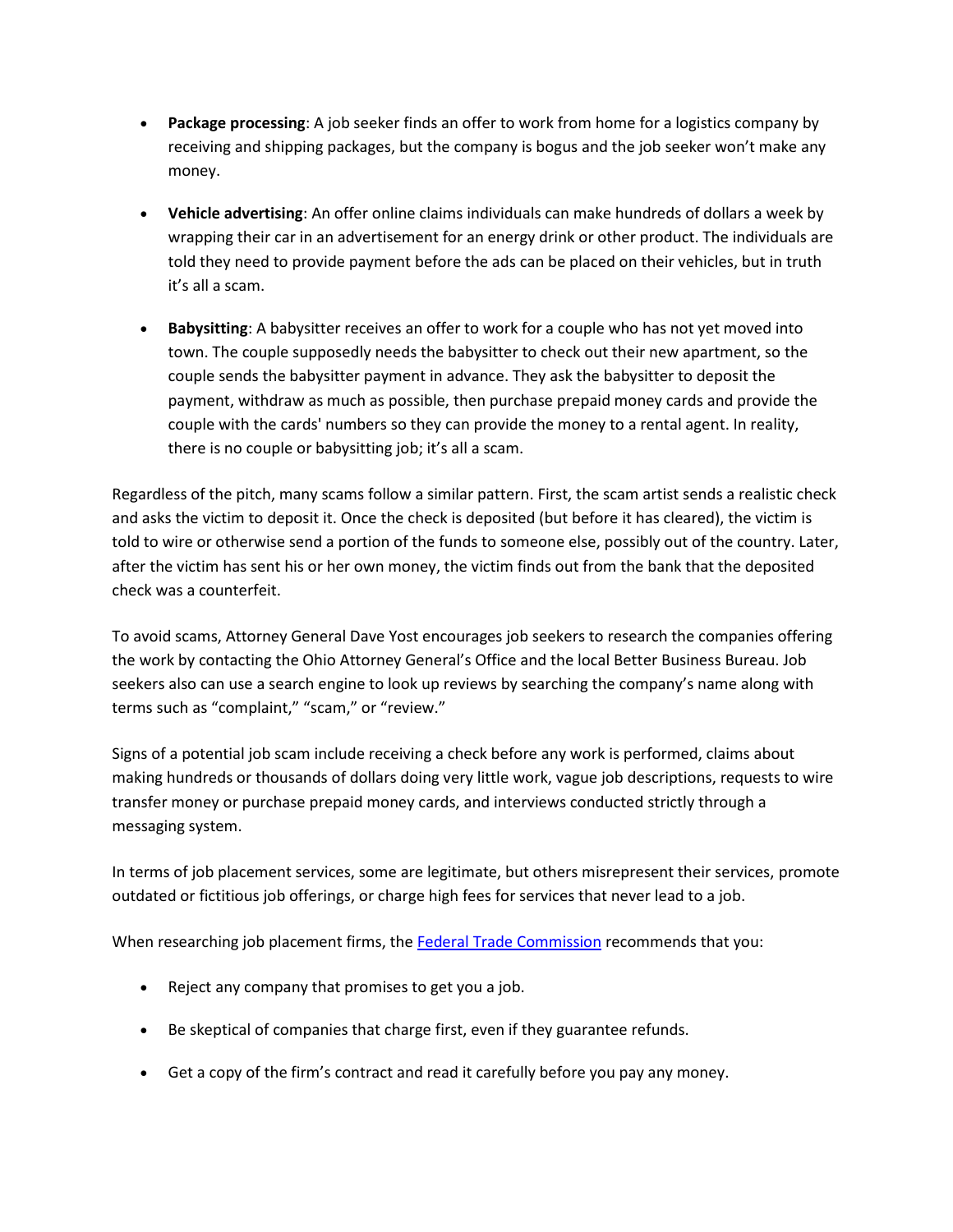- Understand the refund or cancellation policy.
- Get all verbal promises in writing.
- Avoid high-pressure sales pitches that require you to pay now.
- Don't trust a firm that is reluctant to answer your questions.

Also research the company's reputation with the Ohio Atto[rney General's Office](http://www.ohioattorneygeneral.gov/) and the Better Business [Bureau](http://www.bbb.org/) before you sign a contract or make a payment.

Keep in mind that you can find many legitimate job postings for free. For example, state job listings are available at [www.Ohio.gov](http://www.ohio.gov/) and federal job posts can be found at [www.usajobs.gov.](http://www.usajobs.gov/)

### **Check With Your Lender Before Taking out a High-Interest, Short-Term Loan**

As a result of COVID-19, many Ohioans are now facing unemployment or uncertainty about the length of their employment. In this environment, some people may look to short-term loans to cover immediate expenses.

Generally, short-term loans are between \$100 and \$500. The interest rates for short-term loans are typically very high, so these types of loans can be hard to pay back immediately. Ohioans may struggle to pay off the balance while covering other expenses. If the loan is extended, consumers will likely be charged additional fees, resulting in higher amounts of money owed.

When considering a short-term loan:

- Shop around. Before doing business with a particular company, check for complaints filed against it with the [Ohio Attorney General's Office](http://www.ohioattorneygeneral.gov/) and the [Better Business Bureau.](http://www.bbb.org/)
- Many lenders must be registered with the [Ohio Department of Commerce.](https://www.com.ohio.gov/) Verify that a lender is properly registered or licensed.
- Read and understand the terms and conditions of the loan. Check the payback dates and find out if you can make partial payments or if the loan must be paid off in one payment.
- Make sure you understand all costs, including interest rates. Be especially aware of any extension fees if you are unable to repay the loan within the original time period.
- If you don't feel comfortable with the terms of a loan, walk away.

Also consider alternatives such as: